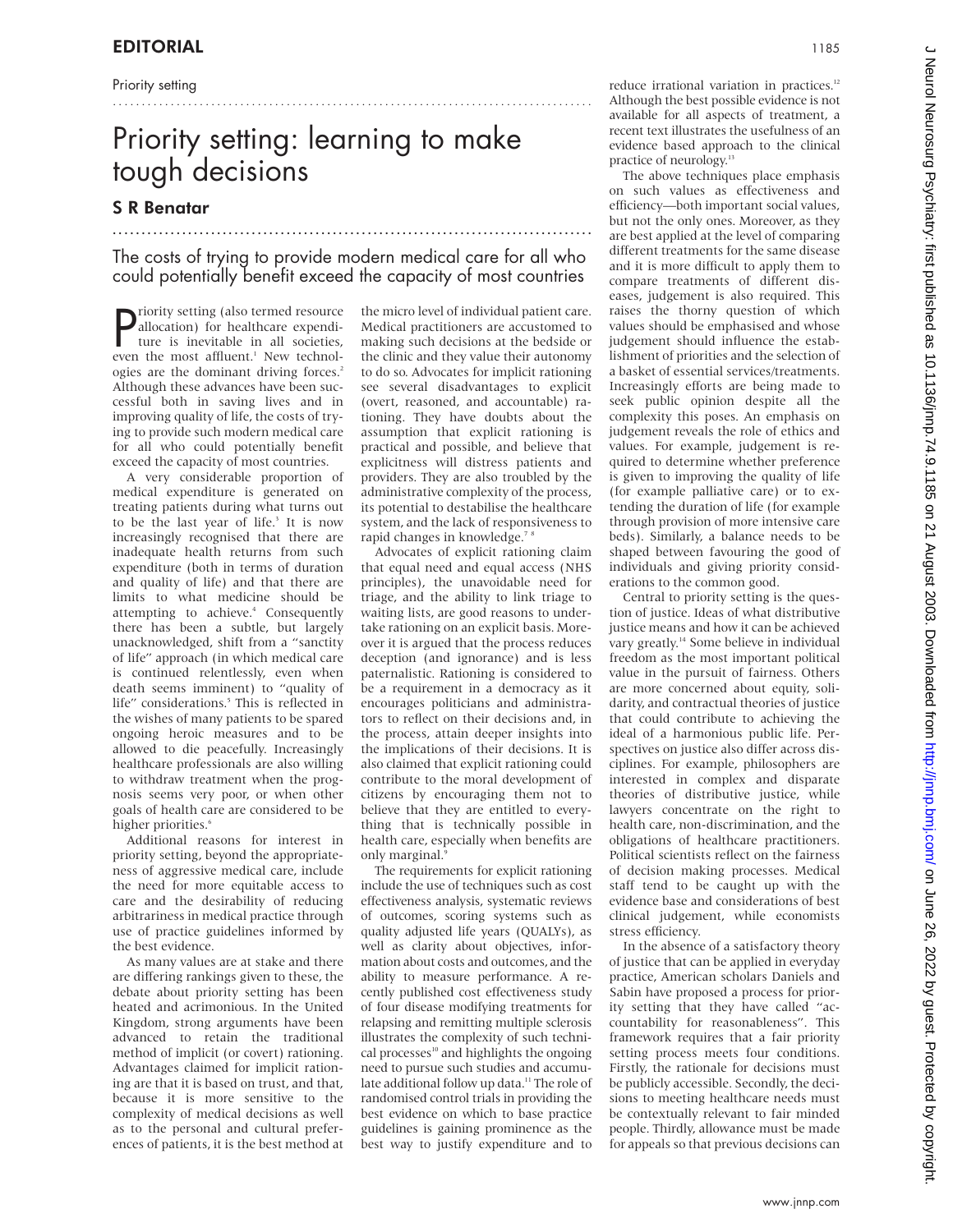be reconsidered in the light of new evidence or arguments. Fourthly, there must be a process of enforcement that facilitates the implementation of the last three conditions.

Priority setting needs to be addressed at several levels with different implications and even different approaches at each level. At national levels the budget for public health services is determined largely by the fiscal policy of governments—hopefully influenced in democratic countries by the "will of the people" and the priority they give to health care. Within regional geographical areas, allocation decisions are potentially influenced by policies of both national and regional governments. For particular diseases or forms of treatment—for example head injuries, psychiatric care, or diseases that are expensive to treat, such as multiple sclerosis—resource allocation decisions are shaped by central, regional, and local health authorities. Landman and Henley have proposed that equity can be preserved to some extent against considerations of effectiveness and efficiency by introducing the principle of non-abandonment at the macro level of resource allocation. This requires that a relevant proportion of the overall health budget be allocated to each speciality in medical practice to ensure that all patients, even those requiring expensive treatments, have at least some opportunity to be treated.<sup>16</sup> Committees within medical institutions are increasingly used to craft policies regarding eligible groups of patients for expensive therapies and they would need to work within national frameworks that preserve equity. Specific treatment decisions for individual patients are characteristically made by practitioners at the bedside, within the context of institutional frameworks.

The framework proposed by Daniels and Sabin is of potential value at each level. Although this was developed in the context of the United States privately funded healthcare system, Martin and colleagues have shown that it is workable and acceptable within the Canadian publicly funded system.<sup>17</sup> The centrality of fairness in priority setting became clear in their empirical study of priority setting processes for new technologies in cancer and cardiac care in Ontario. They identified the importance of seeking multiple perspectives on the problem under review, ensuring transparency and honesty in the decision making process, identifying potential conflicts of interest, and achieving consensus. The recent detailed qualitative study by Martin and colleagues of how the framework of accountability for reasonableness can be applied to access to intensive care units (ICUs) for neurosurgery patients provides evidence that such a process improves the fairness of priority setting.<sup>18</sup>

Little is known about how resource allocation decisions are made in many countries, but some places for example The Netherlands, Sweden, New Zealand, the United Kingdom, and the state of Oregon in the United States, have moved to explicit rationing processes. While the specific approaches in each of these places differ, common themes include the importance of well publicised individual cases in bringing priority setting to public attention and the need to consult and involve the public to ensure that their views and values contribute to making judgements.<sup>19</sup>

It is doubtful whether more than a few people know how resources are allocated at national, regional, or institutional levels. Even at the level of major hospitals such decisions seem to be made covertly and within a vacuum. Although many are acutely aware of the challenges at the micro level of the doctor–patient interaction, there is not yet an established culture of trying to make such decisions in a rational and accountable manner even within increasingly resource constrained academic centres.

In the 1990s neurosurgeons at the University of Cape Town's major teaching hospital (Groote Schuur Hospital, South Africa) faced several challenges under conditions of severe resource constraint. These included a rising number of severe head injuries, reduction in the number of ICU and rehabilitation beds, and in operating theatre facilities for neurosurgery. In order to prevent almost all elective neurosurgery from being eclipsed by trauma surgery it became necessary to formulate a policy to prioritise treatment of severe head injures.<sup>2</sup>

Developing this policy provided several lessons. The first is that development of a protocol allowing for resuscitation and full evaluation of every patient and limiting ongoing aggressive care to those with the best prognosis can be undertaken as a cooperative endeavour between physicians, surgeons, bioethicists, lawyers, and administrators—along the lines recommended by Daniels and Sabin. The second is that with sensitive communication families can successfully be brought into the decision making process for withdrawing aggressive life support care from those with the worst prognoses. The third is that having fashioned a rational policy many difficulties have to be faced in its operationalisation. Last but not least is that caution is needed to ensure that the exercise is not used perversely by fiscally oriented politicians to make further cuts in the budget for the care being rationed.

In conclusion, it needs to be acknowledged that priority setting is a complex process for which there is no simple or technical solution. The process is an exercise in policy learning, a struggle for power with varying implications at each of the levels described above, and is undertaken in different ways in different countries.<sup>21</sup> Although significant progress is being made towards improving fairness in the use and distribution of health services, much remains to be done.

J Neurol Neurosurg Psychiatry 2003;74:1185–1186

#### ..................... Author's affiliation

S R Benatar, Department of Medicine, University of Cape Town, Observatory, 7925, Cape, South Africa; sbenatar@uctgsh1.uct.ac.za

### REFERENCES

- 1 Daniels N, Sabin JE. Setting limits fairly: can we learn to share medical resources? Oxford:
- Oxford University Press, 2002.<br>2 **Newhouse JP**. Medical care costs: how much welfare loss? Journal of Economic Perspectives 1992;6:3–21.
- 3 Emanuel EJ, Emanuel LL. The economics of dying: the illusion of cost savings at the end of<br>life. N *Engl J Med* 1995;**330**:540–4.
- 4 Callahan D. False hopes: why Americas quest for perfect health is <sup>a</sup> recipe for failure. New York: Simon and Schuster, 1998.
- 5 Singer P. Rethinking life and death: the collapse of our traditional ethics. New York:
- Oxford University Press, 1994.<br>6 **Prendergast TJ**, Luce JM. Increasing incidence of withholding and withdrawal of life support from the critically ill. Am J Respir Crit Care Med 1996;155:15-20.
- 7 Mechanic D. Dilemmas in rationing health care services: the case for implicit rationing. BMJ 1995;310:1655-9.
- 8 Coast J. The rationing debate: rationing with the NHS should be explicit: the case against. BMJ 1997;314:1118–22.
- 9 Doyal L. The rationing debate: rationing within the NHS should be explicit: the case for. BMJ 1997;314:1114–18.

J Neurol Neurosurg Psychiatry: first published as 10.11136/jnnp.74.9.1185 on 21 August 2003. Downloaded from http://jnnp.bmj.com/ on June 26, 2022 by guest. Protected by copyright ment 26, 2022 by guest Protected by copyright. Http://jnnp.bent 2003: Downloaded from Neurol Neurol Neurol Neurol Neurol Neurol Neurol Neurol Neurol Neurol 26, 2022 by guest as 10.1197 on 21 August 2020 as 2022 by guest Pr

- 10 Chilcot J, McCabe C, Tappenden P, et al. Modelling the cost effectiveness of interferon beta and glatiramer acetate in the management of multiple sclerosis. BMJ 2003;326:522–6.
- 11 Miller DH. Evaluating disease modifying treatments in multiple sclerosis [Commentary]. BMJ 2003;326:522-6.
- 12 Cochrane Collaboration. www.cochrane.org. Accessed 2 May 2003.
- 13 **Benatar M**. Analytic neurology: examining the evidence for clinical practice. Boston: Butterworth-Heinemann, 2002.
- 14 Arthur J, Shaw W. Justice and economic distribution. Englewood Cliffs: Prentice Hall, 1991.
- 15 Daniels N, Sabin J. Limits to health care: fair procedures, democratic deliberation and the legitimacy problem for insurers. Philosophy & Public Affairs 1997;26(4):303–50.
- 16 Landman WA, Henley LD. Equitable rationing of highly specialised services for children: a perspective from South Africa. J Med Ethics 1999;25:224-9.
- 17 Martin DK, Giacomini M, Singer PA. Fairness, accountability for reasonableness, and the views of priority setting<br>decision-makers. *Health Policy* 2002;61:279–90.
- 18 Martin DK, Singer PA, Bernstein M. Access to ICU beds for neurosurgery patients: a qualitative case study. *J Neurol, Neurosurg*<br>Psychiatry 2003;**74**:1299–303.
- 19 Ham C. Priority setting in health care: learning from international experience. Health Policy 1997;42:49-66.
- 20 Benatar SR, Fleischer TE, Peter JC, et al. Treatment of head injuries in the public sector in South Africa. South African Medical Journal 2000;90:790–93.
- 21 Martin DK, Singer PA, Giacomini M, et al. Priority setting for new technology in medicine: qualitative case study. BMJ 2000;321:1316–18.